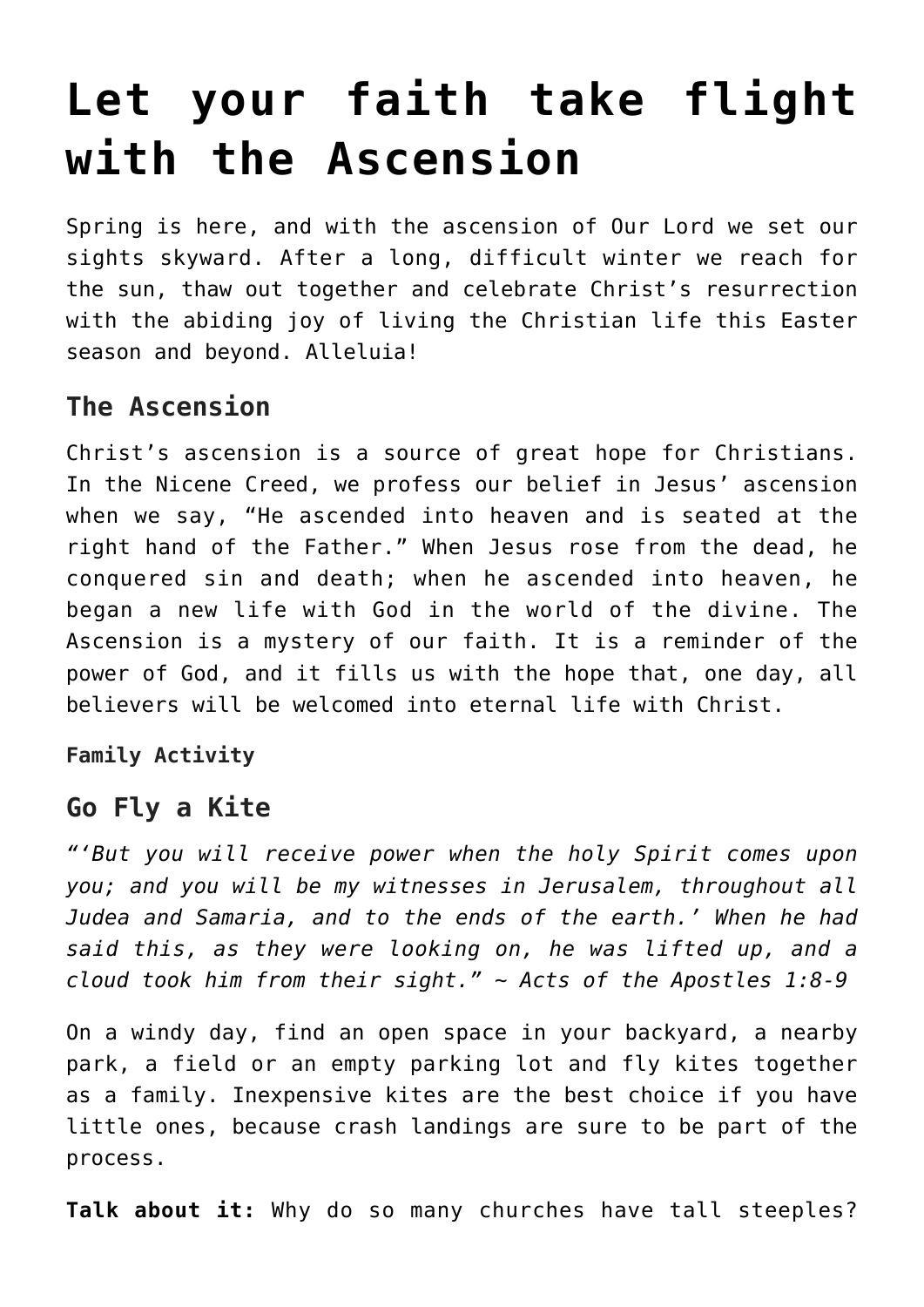What do you think about when you look up at the sky? Why do you think we traditionally talk about heaven as "up"?

**Family Activity**

## **Feed the Birds**

*"Look at the birds in the sky; they do not sow or reap, they gather nothing into barns, yet your heavenly Father feeds them. Are not you more important than they?" ~ Matthew 6:26*

Find or purchase a large, open pine cone. Tie a piece of string or ribbon on the top and knot tightly. Cover the pine cone with peanut butter (be sure to get in the grooves). Place birdseed on a plate and roll the pinecone carefully in the seed to cover it completely. Hang the feeder near a window so you can watch the different kinds of birds that come to eat.

**Talk about it:** Bird-watching is a perfect opportunity to talk with children about Easter. Be sure to make connections between the new life of Jesus' resurrection and the new life we see in nature in the springtime. Search for a bird's nest in your yard to see if there are eggs inside. (Only look, do not touch!) Or look up information about birds hatching online. Kids love baby animals. Talk about how different baby birds look from their parents — and how different kids look compared to when they were born!

**Family Activity**

### **Blow Bubbles**

*"The wind blows where it wills, and you can hear the sound it makes, but you do not know where it comes from or where it goes; so it is with everyone who is born of the Spirit." ~ John 3:8*

Making homemade bubbles gives kids the opportunity to mix the ingredients before they float away on the breeze. In a pie plate or other shallow dish, mix 1/2 cup dish soap, 1 cup